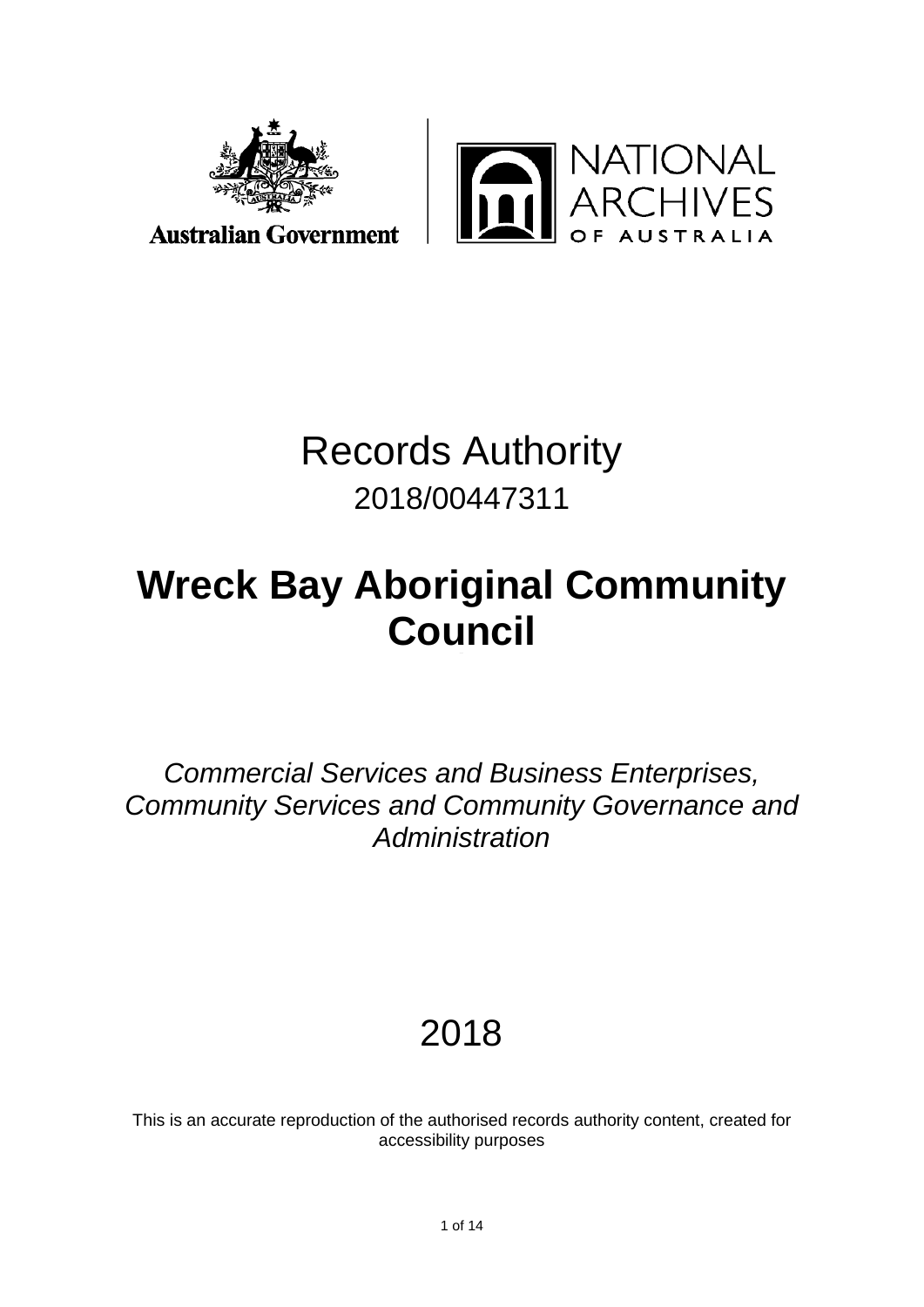

© Commonwealth of Australia (National Archives of Australia) 2018

### **Copyright**

This product, excluding the National Archives of Australia logo, Commonwealth Coat of Arms or registered trademark, has been licensed under a Creative Commons Attribution-Non-Commercial (CC-BY-NC) Version 4.0 International Licence. You may share, copy, redistribute, remix, transform and build upon this work for non-commercial purposes only. However, you must attribute the National Archives of Australia as the copyright holder of the original work, include the attribution as set out below and indicate if changes were made. The full terms and conditions of this licence are available at [www.creativecommons.org.](http://www.creativecommons.org/)

#### **Attribution**

This records authority is licenced by the Commonwealth of Australia (National Archives of Australia) under a Creative Commons Attribution-Non-Commercial (CC-BY-NC) Version 4.0 International Licence. The original version can be found [on our website.](http://www.naa.gov.au/)

#### **Accessibility**

This is an accurate reproduction of the authorised records authority content, created for accessibility purposes.

#### **Contact Us**

Enquiries relating to copyright or accessibility should be made through the [Agency Service](http://reftracker.naa.gov.au/reft000.aspx?pmi=jpGkKEm4vT)  [Centre.](http://reftracker.naa.gov.au/reft000.aspx?pmi=jpGkKEm4vT)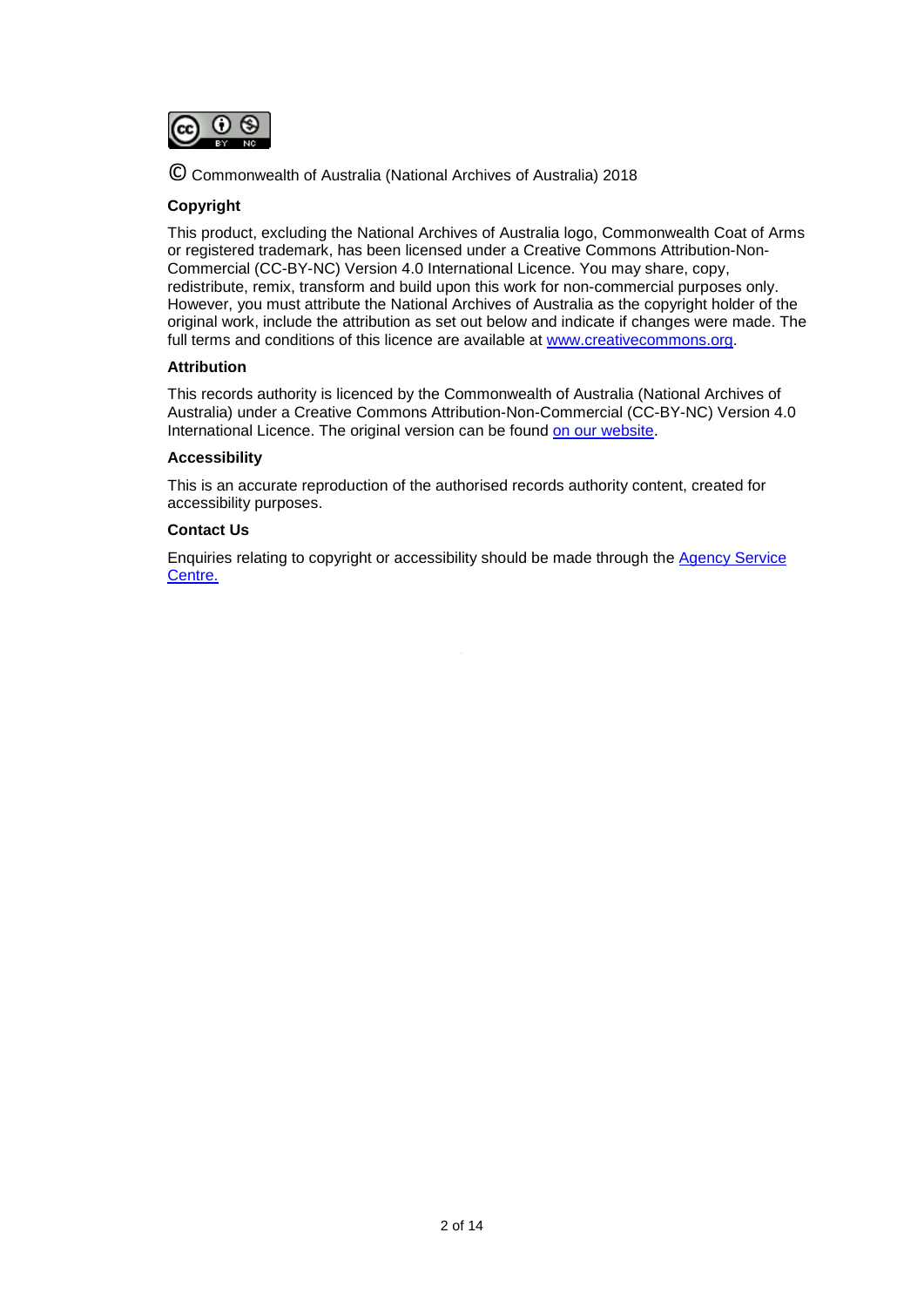### **CONTENTS**

| COMMUNITY GOVERNANCE AND ADMINISTRATION ___________________ | 11 |
|-------------------------------------------------------------|----|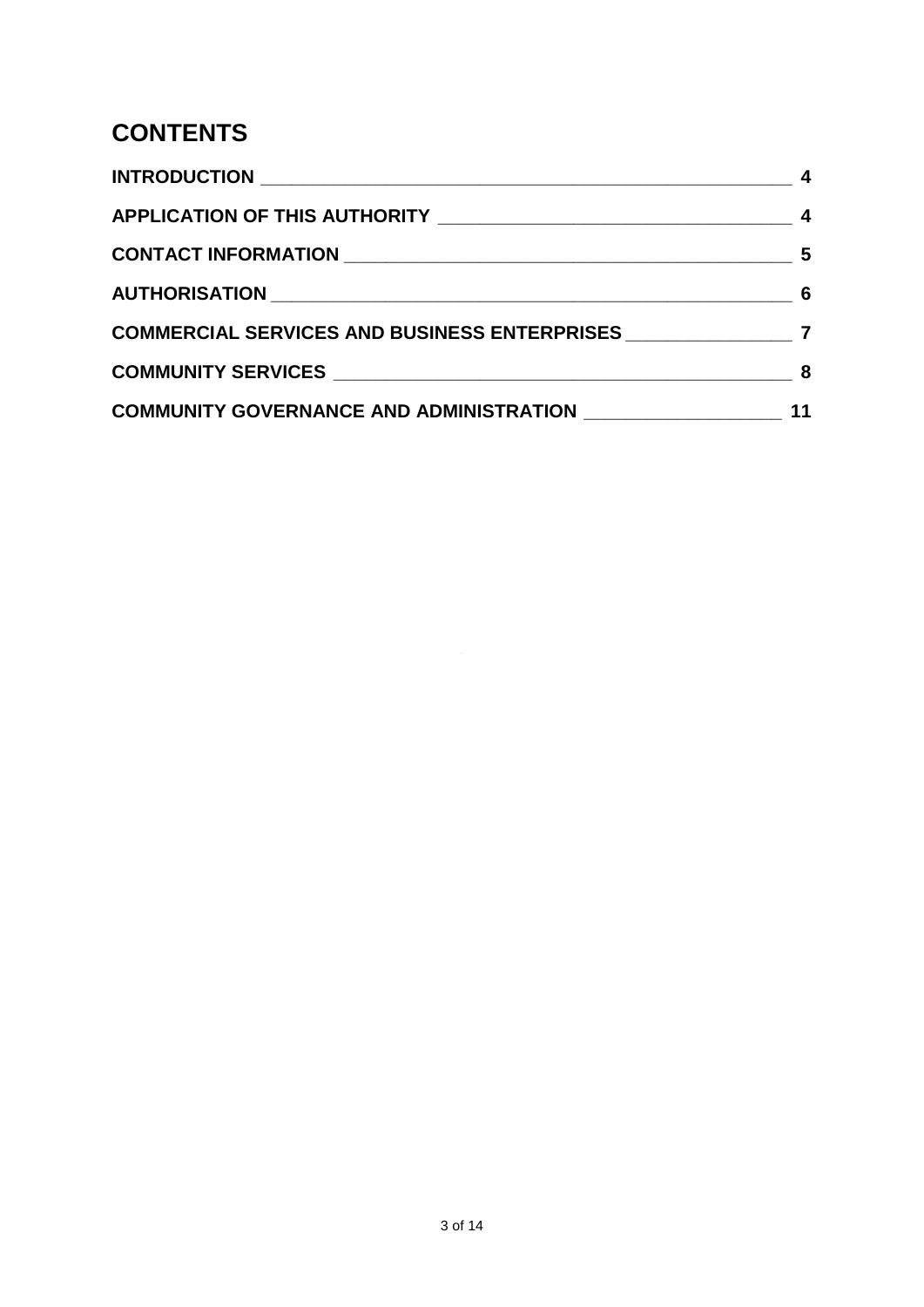### <span id="page-3-0"></span>**INTRODUCTION**

The Wreck Bay Aboriginal Community Council (WBACC) and the National Archives of Australia have developed this records authority to set out the requirements for keeping or destroying records for the core business areas of Commercial Services and Business Enterprises, Community Services, and Community Governance and Administration. It represents a significant commitment on behalf of Wreck Bay Aboriginal Community Council to understand, create and manage the records of its activities.

This authority is based on the identification and analysis of the business of Wreck Bay Aboriginal Community Council. It takes into account the agency's legal and organisational information management requirements, and the interests of stakeholders, the agency and the National Archives.

The authority sets out those records that need to be retained as national archives and specifies the minimum length of time that temporary records need to be kept. This authority gives Wreck Bay Aboriginal Community Council permission under the Archives Act 1983, for the destruction of the temporary records described after the minimum retention period has expired. Retention periods for these temporary records are based on: an assessment of business needs; broader organisational accountability requirements; and community expectations, and are approved by the National Archives on the basis of information provided by the agency.

As changes in circumstances may affect future information management requirements, the periodic review of this authority is recommended. All amendments must be approved by the National Archives.

### <span id="page-3-1"></span>**APPLICATION OF THIS AUTHORITY**

- 1. This authority is to be used to determine how long records must be kept. Records are matched to the relevant core business and records class in the authority.
	- Where the minimum retention period has expired and the records are not needed for Wreck Bay Aboriginal Community Council business they should be destroyed as authorised in this authority;
	- Records that have not reached the minimum retention period must be kept until they do; and
	- Records that are identified as 'retain as national archives' are to be transferred to the National Archives for preservation.
- 2. This authority should be used in conjunction with general records authorities such as:
	- the Administrative Functions Disposal Authority (AFDA) and/or AFDA Express issued by the National Archives to cover business processes and records common to Australian Government agencies; and
	- General Records Authority (31) Destruction of source or original records after digitisation, conversion or migration (2015).
- 3. The normal administrative practice (NAP) provision of the *Archives Act 1983* gives agencies permission to destroy certain records without formal authorisation. This usually occurs where records are duplicated, facilitative or for short-term use only. NAP does not replace arrangements agreed to in this authority but can be used as a tool to assist in identifying records for destruction together with an agency's records authority or authorities, and with AFDA and AFDA Express. The National Archives recommends that agencies develop and implement a NAP policy. Advice and guidance on destroying records as a normal administrative practice and on how to develop a NAP policy is available from the National Archives' website at [www.naa.gov.au.](http://www.naa.gov.au/)
- *4.* Records that are reasonably likely to be needed as evidence in a current or future judicial proceeding or are subject to a request for access under the *Archives Act 1983,* the *Freedom*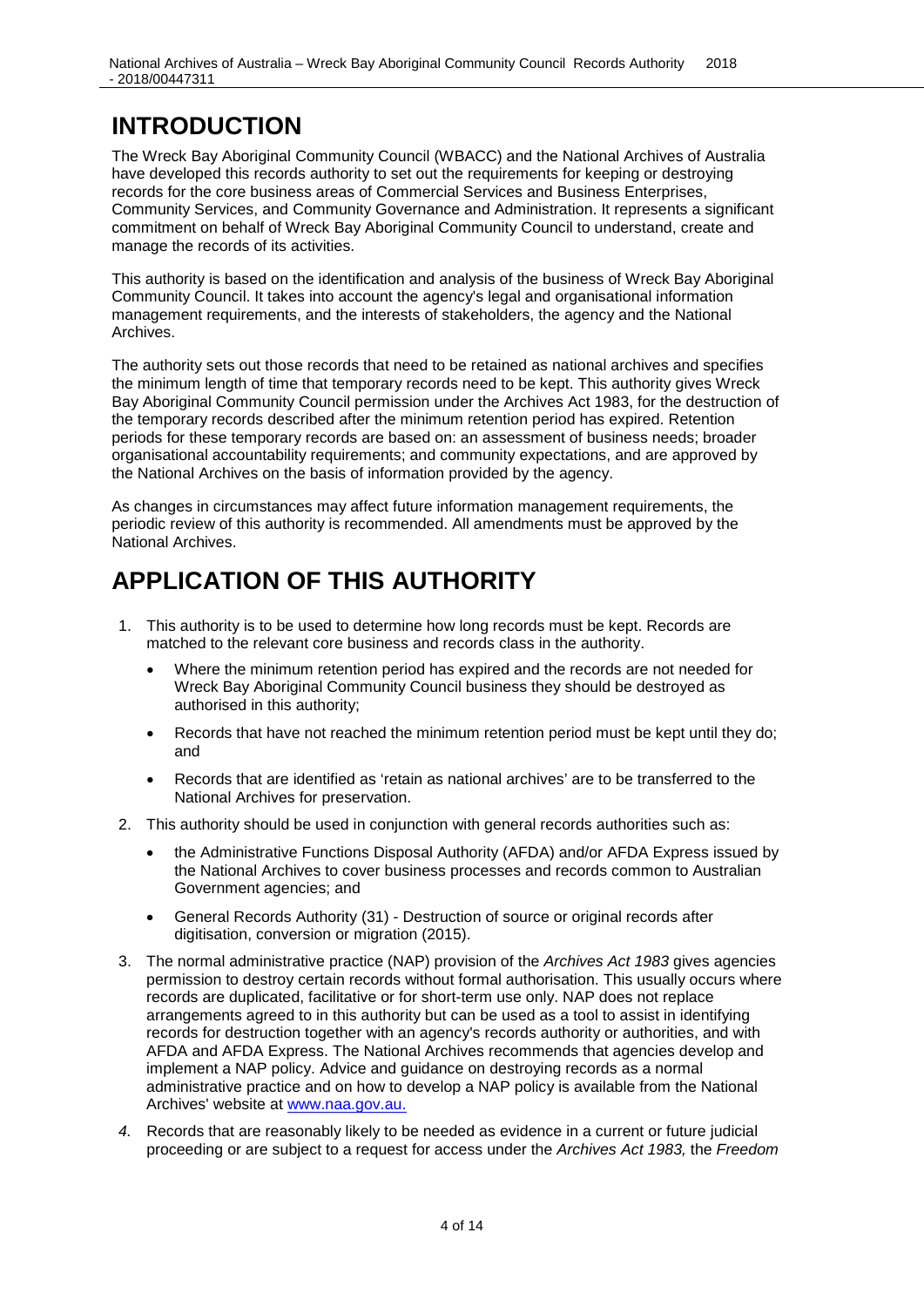*of Information Act 1982* or any other relevant act must not be destroyed until the action has been completed.

- 5. Records subject to a disposal freeze must not be destroyed until the freeze has been lifted. Further information about disposal freezes and whether they affect the application of this authority is available from the National Archives website at [www.naa.gov.au.](http://www.naa.gov.au/)
- 6. Where the method of recording information changes (for example from a manual system to an electronic system, or when information is migrated from one system to a new system) this authority can still be applied, providing the records document the same core business. The information must be accessible for the period of time prescribed in this authority. The Wreck Bay Aboriginal Community Council will need to maintain continuing access to the information, including digital information, for the periods prescribed in this records authority or until the information is transferred into the custody of the National Archives.
- 7. In general, retention requirements indicate a minimum period for retention. The Wreck Bay Aboriginal Community Council may extend minimum retention periods if it considers that there is an administrative need to do so, without further reference to the National Archives. Where the Wreck Bay Aboriginal Community Council believes that its accountability will be substantially compromised because a retention period or periods are not adequate, it should contact the National Archives for review of the retention period.
- 8. Records coming within 'retain as national archives' classes in this authority have been determined to be part of the archival resources of the Commonwealth under section 3C of the *Archives Act 1983*. The determination of Commonwealth records as archival resources of the Commonwealth obliges agencies to transfer the records to the National Archives when they cease to be current and, in any event, within 15 years of the records coming into existence, under section 27 of the *Archives Act 1983*.
- 9. Records in the care of agencies should be appropriately stored, managed and preserved. Agencies need to meet this obligation to ensure that the records remain authentic and accessible over time. Under Section 31 of the *Archives Act 1983*, access arrangements are required for records that become available for public access including those records that remain in agency custody.
- 10. Appropriate arrangements should be made with the National Archives when records are to be transferred into custody. The National Archives accepts for transfer only those records designated as national archives. Records created digitally after 1 January 2016 can be transferred in digital formats only.
- 11. Advice on how to use this authority is available from the Wreck Bay Aboriginal Community Council information manager. If there are problems with the application of the authority that cannot be resolved, please contact the National Archives.

### <span id="page-4-0"></span>**CONTACT INFORMATION**

For assistance with this authority or for advice on other information management matters, please contact National Archives' [Agency Service Centre](http://reftracker.naa.gov.au/reft000.aspx?pmi=jpGkKEm4vT)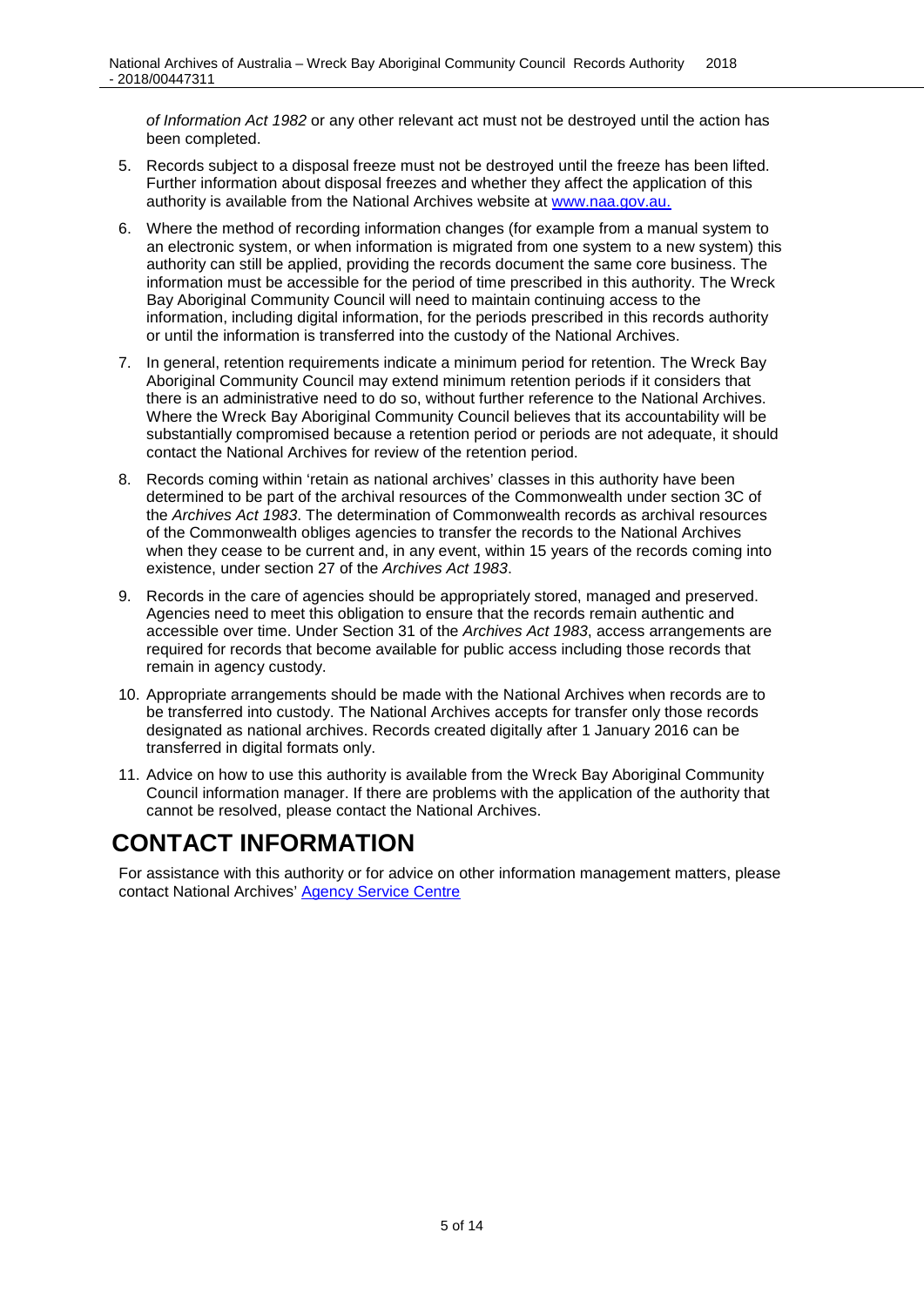### <span id="page-5-0"></span>**AUTHORISATION**

### **RECORDS AUTHORITY 2018/00447311**

| <b>Purpose:</b>     | Authorises arrangements for the disposal of records in accordance<br>with Section 24(2)(b) of the Archives Act 1983.                                                                            |
|---------------------|-------------------------------------------------------------------------------------------------------------------------------------------------------------------------------------------------|
|                     | Determines records classed as 'retain as national archives' in this<br>records authority to be part of the archival resources of the<br>Commonwealth under section 3C of the Archives Act 1983. |
|                     |                                                                                                                                                                                                 |
| <b>Application:</b> | All core business records relating to Commercial Services and<br>Business Enterprises, Community Services, and Community<br>Governance and Administration.                                      |
|                     |                                                                                                                                                                                                 |

This authority gives permission for the destruction, retention or transfer to the National Archives of Australia of the records described. This authority will apply only with the consent of the agency currently responsible for the business documented in the records described.

### Authorising Officer **Date of issue:**

24 December 2018

Linda Macfarlane Assistant Director-General (a/g), Collection Management Branch National Archives of Australia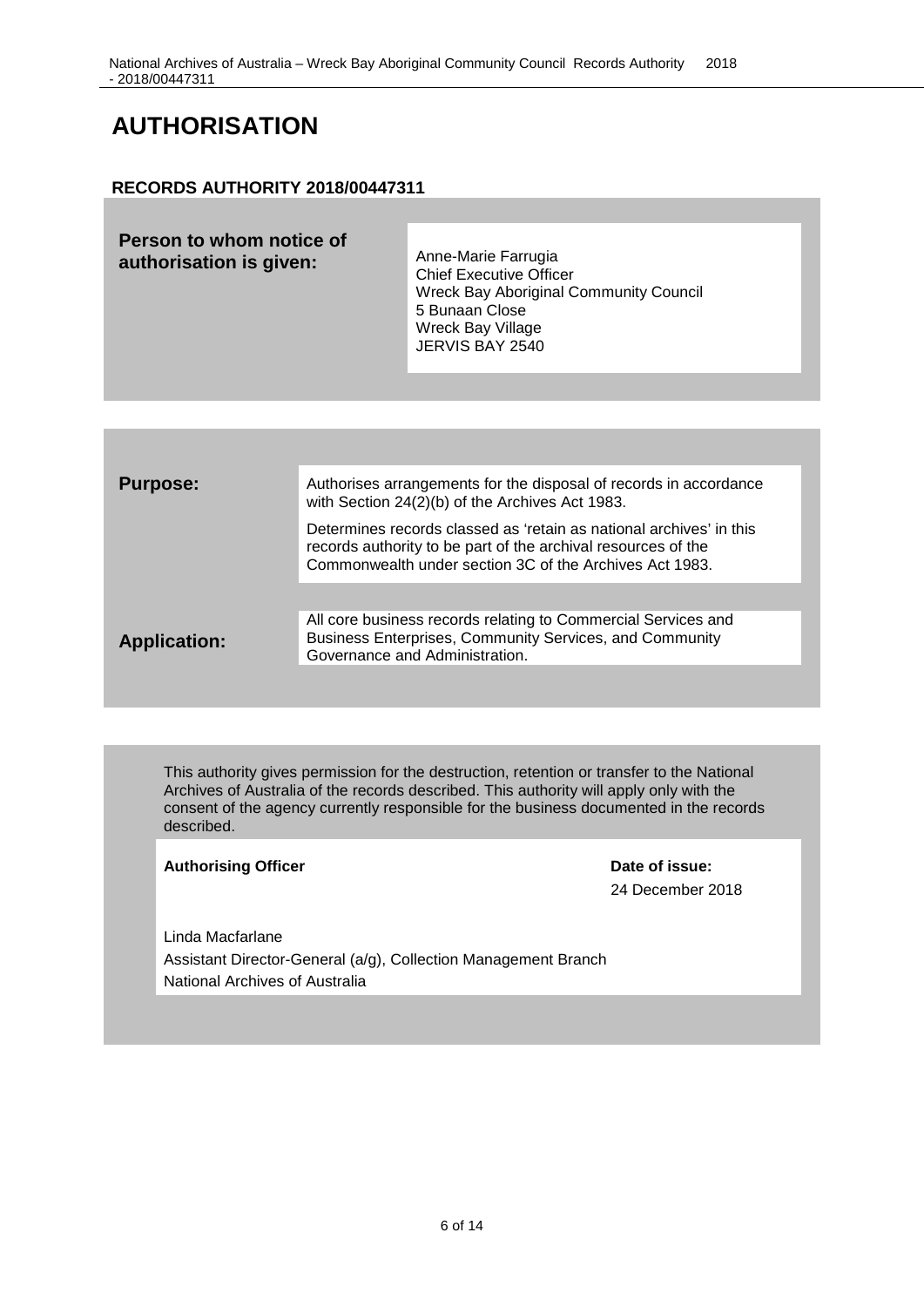### <span id="page-6-0"></span>**COMMERCIAL SERVICES AND BUSINESS ENTERPRISES**

The core business of providing services to external bodies such as the Director of National Parks on a commercial basis. Includes the development of business opportunities and commercial enterprises such as the development of a tourism enterprise promoting the Wreck Bay community.

The **core activities** include:

- negotiating and managing commercial and service level agreements;
- setting fees;
- evaluation and review of services;
- investigating feasibility of new services; and
- providing contracted services.

The performance of the core business is supported by **general activities** such as**:**

- providing and receiving advice;
- auditing;
- management of committees and meetings;
- fulfilling compliance requirements;
- delegating powers and authorising actions;
- developing procedures;
- reviewing and reporting; and
- identifying, assessing and managing risks.

### *Cross references to AFDA Express Records Authority*

*For financial transactions carried out to support the core business, use FINANCIAL MANAGEMENT.*

*For the management of property and land within the Jervis Bay Territory, use PROPERTY MANAGEMENT.*

*For legal advice supporting Commercial Services and Business Enterprises, use LEGAL SERVICES.*

*Cross references to other records authorities*

*For contracts or deeds under seal, use GRA 36 CONTRACTS UNDER SEAL/DEEDS.*

| <b>Class</b><br>no | <b>Description of records</b>                                                                                                                                                                | <b>Disposal</b><br>action                       |
|--------------------|----------------------------------------------------------------------------------------------------------------------------------------------------------------------------------------------|-------------------------------------------------|
| 62527              | Records documenting:<br>routine operational administrative tasks supporting the core business; and<br>$\bullet$<br>all Commercial Services and Business Enterprises activities.<br>$\bullet$ | Destroy 7<br>years after<br>action<br>completed |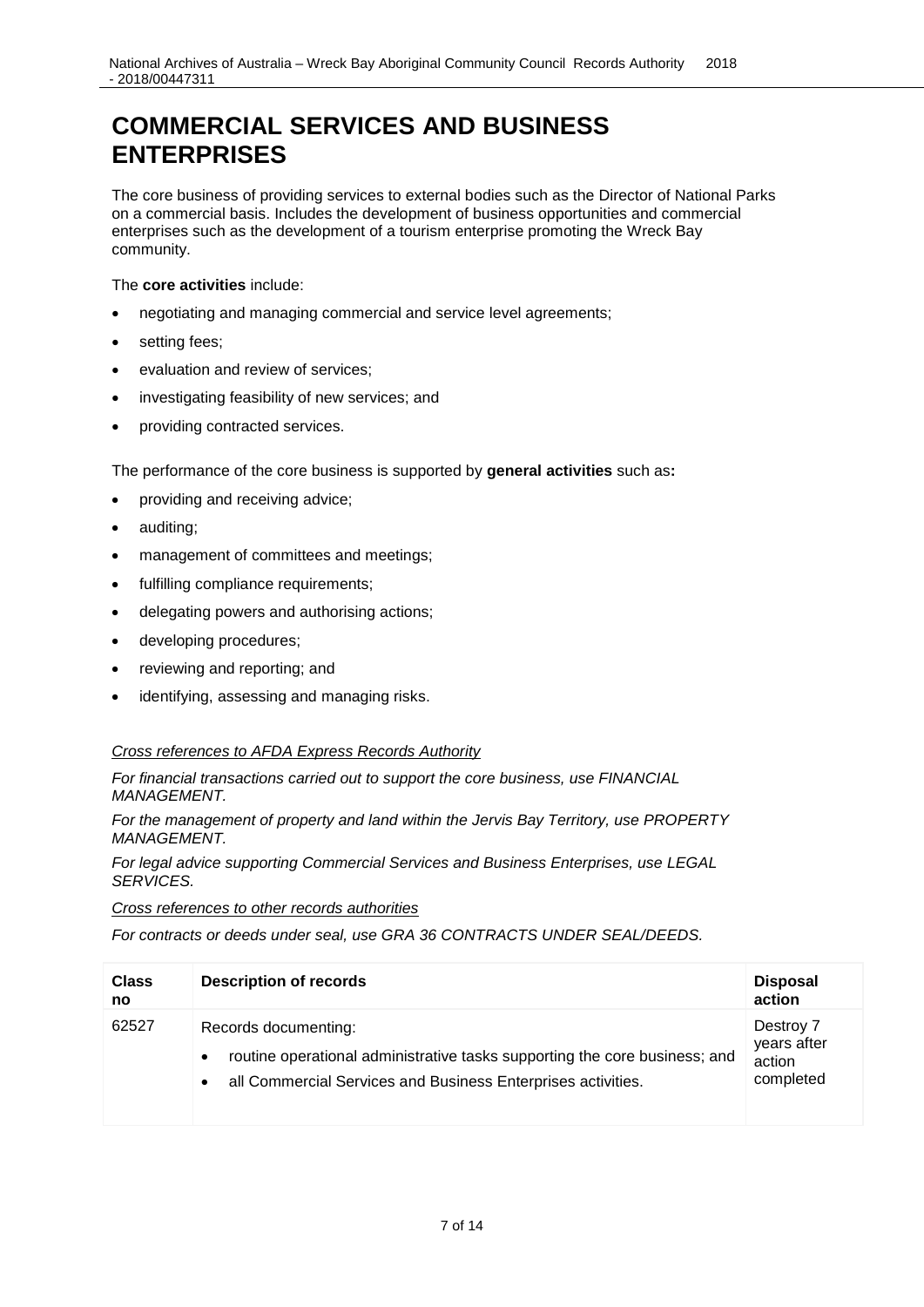### <span id="page-7-0"></span>**COMMUNITY SERVICES**

The core business of providing, advocating and facilitating culturally appropriate services to the registered members of the Wreck Bay Aboriginal Community Council (WBACC) and their families that contributes to the economic, social and physical well-being of the individuals and the development and maintenance of the cultural history of the community.

In particular, enhanced positive outcomes for the WBACC, its members and community are ensured by:

- incorporating Indigenous traditional and cultural practices;
- facilitating preventative as well as primary health care;
- facilitating training and employment opportunities; and
- managing community housing assets.

#### The **core activities** include:

- consulting with WBACC community and members and service providers to identify and deliver appropriate and relevant community services;
- implementing strategic and operational policies, plans, procedures and projects;
- establishing and promoting programs and projects designed to provide for the cultural development of the community and its members, including the creation of women's groups, men's groups, youth development programs;
- organising, managing and funding cultural events and programs, including NAIDOC celebrations;
- facilitating, providing and creating training opportunities including undertaking skills analysis and skills training;
- providing and maintaining facilities for the benefit of the community including recreational facilities, Elders Memorial gardens, community halls, day centre and bus shelters;
- facilitating service delivery including referral services, early intervention, legal services, health services, Centrelink, and others;
- building relationships with stakeholders including for the provision of education and employment opportunities;
- providing financial support to members including elder support, sport and education funds and loans;
- providing early childhood care and education services;
- facilitating community development through the implementation of projects and programs determined by the community in accordance with their own priorities;
- managing housing as assets, including establishing leasing arrangements as the landlord, maintaining housing, providing bond assistance, planning and building new housing; and
- ensuring the rights and well-being of WBACC members are protected by controlling and managing its land and waters to protect its identity, heritage and culture.

The performance of the core business is supported by **general activities** such as**:**

- giving and receiving advice:
- arranging events, trips and visits;
- facilitating engagement and consultation processes;
- managing facilities;
- managing committees and meetings;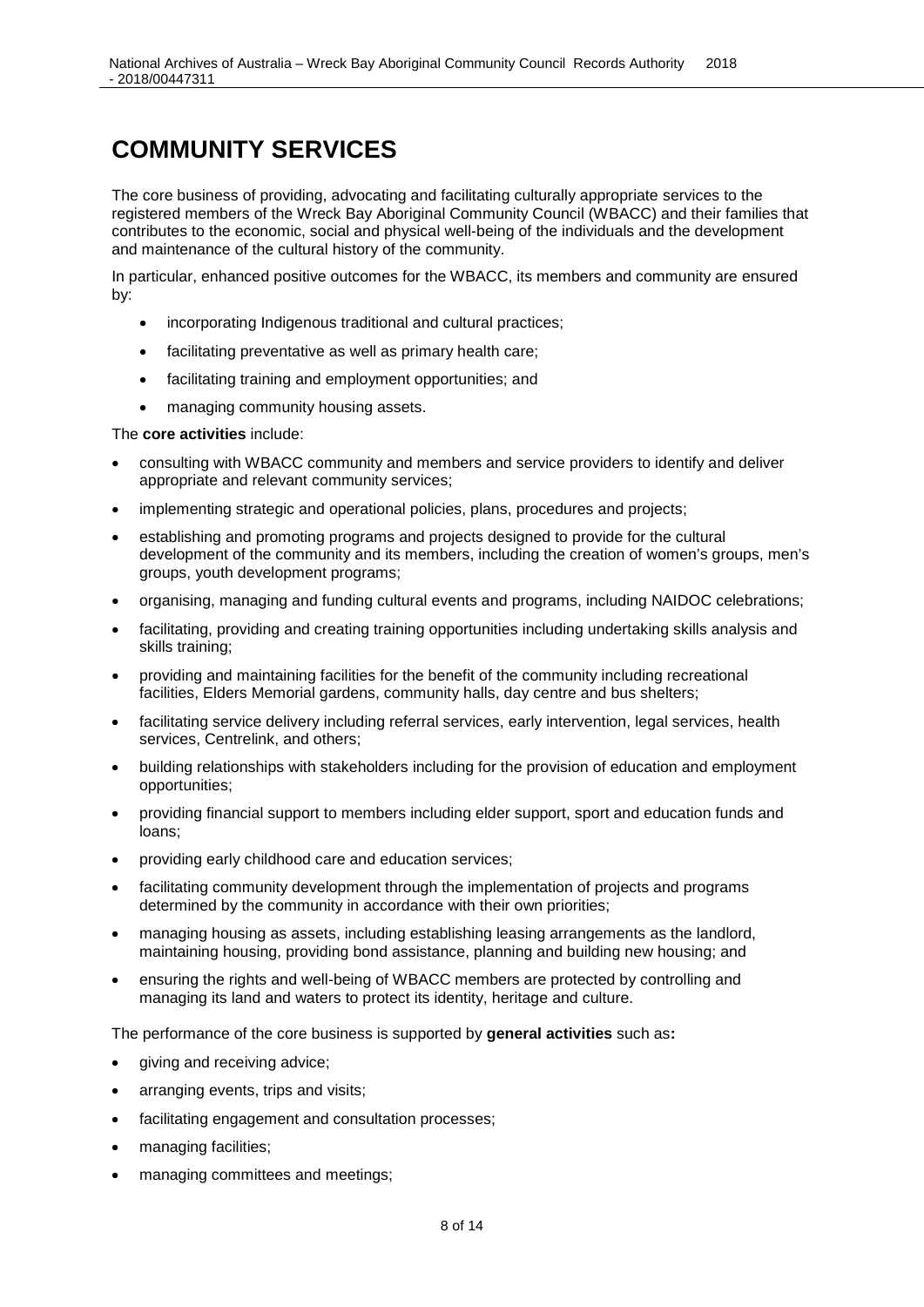- complaints handling; and
- reporting.

#### *Cross references to AFDA Express Records Authority*

*For the management of property and land within the Jervis Bay Territory, use PROPERTY MANAGEMENT.*

*For financial transactions carried out to support the core business, use FINANCIAL MANAGEMENT.*

*Cross references to other areas of this records authority*

*For the development of strategic and corporate plans use COMMUNITY GOVERNANCE AND ADMINISTRATION.*

*For minutes and decisions of the Board use COMMUNITY GOVERNANCE AND ADMINISTRATION.*

*Cross references to other records authorities*

*For the management of records relating to child sexual abuse incidents and allegations, use GRA 41 CHILD SEXUAL ABUSE INCIDENTS AND ALLEGATIONS*

| <b>Class no</b> | <b>Description of records</b>                                                                                                                                                                                                                                                                                                                                                                                                                                                                                                                                                                                                                                           | <b>Disposal</b><br>action                           |
|-----------------|-------------------------------------------------------------------------------------------------------------------------------------------------------------------------------------------------------------------------------------------------------------------------------------------------------------------------------------------------------------------------------------------------------------------------------------------------------------------------------------------------------------------------------------------------------------------------------------------------------------------------------------------------------------------------|-----------------------------------------------------|
| 62528           | Significant records documenting:<br>programs and events, including NAIDOC celebrations, that have cultural<br>significance for the community, including:<br>programs of events;<br>$\circ$<br>addresses and presentations, including addresses made by the<br>$\circ$<br>Minister, chief executive officer or senior staff; and<br>video and photographs.<br>$\circ$<br>critical incidents (death and legal issues) including order of service for<br>٠<br>funerals;<br>summary datasets, including information in business systems, registers<br>$\bullet$<br>and databases consolidating results of information including register of<br>burials, register of leases. | Retain as<br>national<br>archives                   |
| 62529           | Records documenting:<br>delivery of childcare and early education services including registrations,<br>٠<br>records of attendance, accident register.                                                                                                                                                                                                                                                                                                                                                                                                                                                                                                                   | Destroy 45<br>years after<br>business use<br>ceases |
| 62530           | Records documenting:<br>development of comprehensive internal plans and long term management<br>for community social and cultural development, includes:<br>educational program and projects;<br>$\circ$<br>health and wellbeing programs; and<br>$\circ$<br>traditional cultural values.<br>$\Omega$<br>planning and development of community service programs and projects,<br>$\bullet$<br>including financial support programs, education and skills development<br>programs and youth engagement programs. Includes:<br>needs analysis and gap analysis;<br>$\circ$<br>research and reporting;<br>O<br>promotion;<br>O                                             | Destroy 7<br>years after<br>action<br>completed     |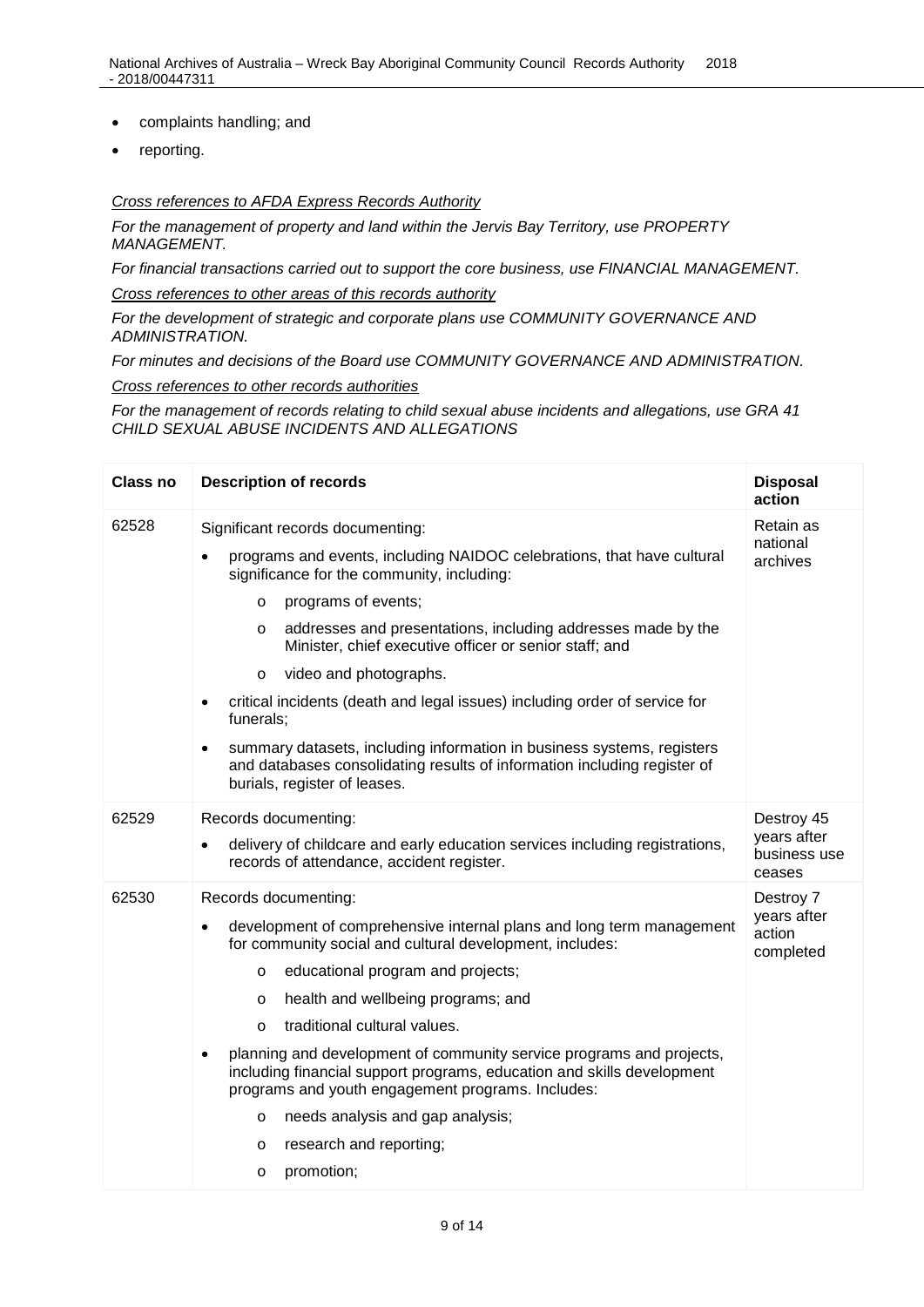| Class no | <b>Description of records</b>                                                                                                                 | <b>Disposal</b><br>action |
|----------|-----------------------------------------------------------------------------------------------------------------------------------------------|---------------------------|
|          | review and evaluation of programs and projects; and<br>$\circ$                                                                                |                           |
|          | terms of reference for sub-committees.<br>$\Omega$                                                                                            |                           |
|          | negotiation, establishment, maintenance and review of regional service<br>agreements including health, legal, referral and training services. |                           |
|          | applications and submissions for community support and program<br>٠<br>support, including assessments, appeals and complaint handling;        |                           |
|          | arrangements for wakes and other bereavement services; and<br>٠                                                                               |                           |
|          | communication and liaison with members including:                                                                                             |                           |
|          | notices of meetings;<br>$\circ$                                                                                                               |                           |
|          | minutes of meeting;<br>$\circ$                                                                                                                |                           |
|          | submissions:<br>$\circ$                                                                                                                       |                           |
|          | community notices, newsletters; and<br>$\circ$                                                                                                |                           |
|          | event invitation lists, invitation drafts, and final version.<br>$\circ$                                                                      |                           |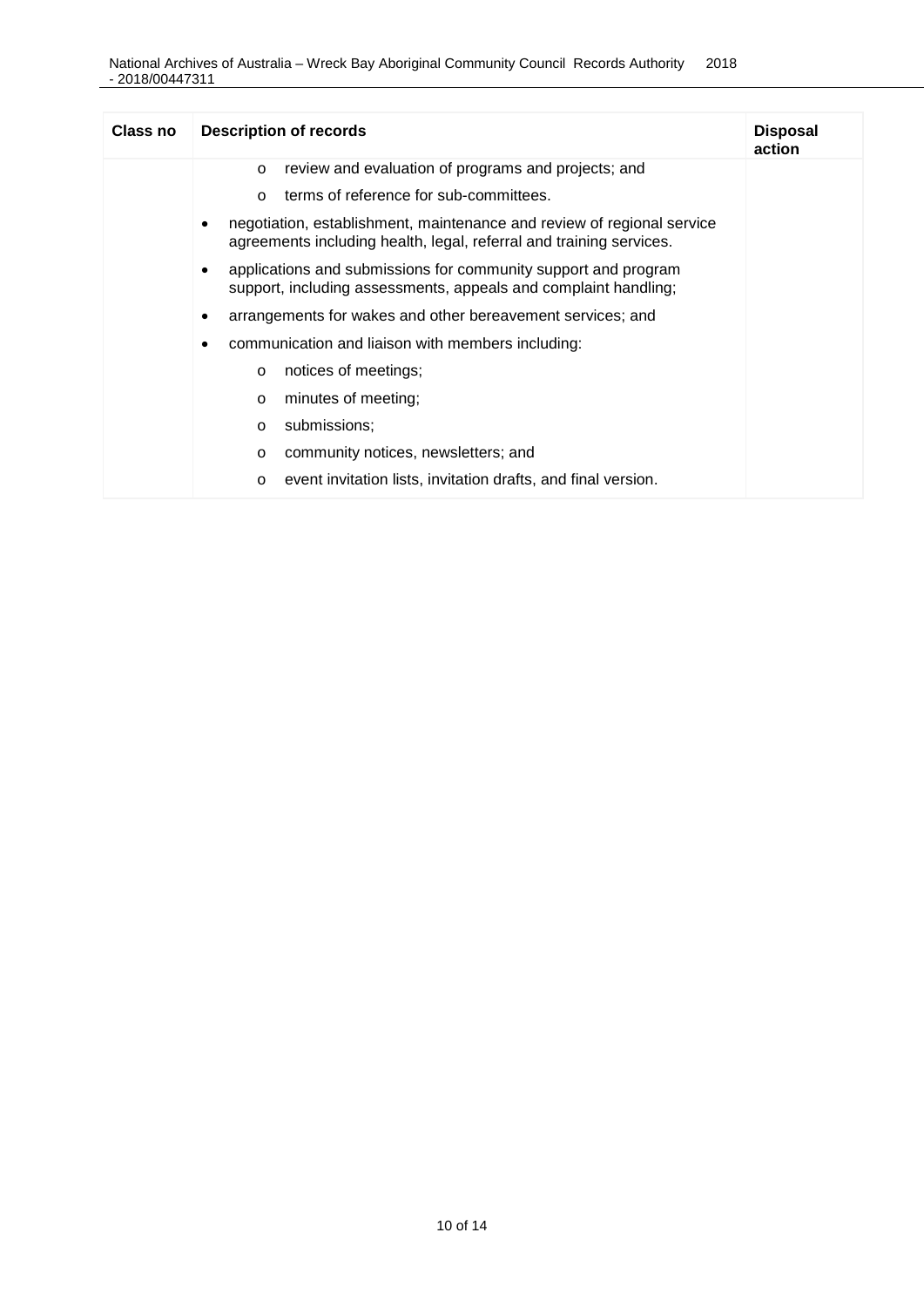### <span id="page-10-0"></span>**COMMUNITY GOVERNANCE AND ADMINISTRATION**

The core business of establishing membership and managing the administration of the Council that directs, oversees and provides a framework for the operation of the Council. Includes ensuring the statutory requirements for the enacted functions of the Council are met, and pursuing or responding to matters such as land tenure and native title.

Includes activities associated with providing secretariat support to the Council and its Executive in the performance of its duties and administrative support to Council and Executive members, including arrangements for travel, allowances and remuneration for duties performed, the nomination, election, appointment and separation of Council members, the Executive and its committees. Includes:

- disclosures of pecuniary interests and related party transactions;
- professional indemnity insurance;
- meetings of Council, the Executive and its committees;
- establishing and managing heads of contracts and agreements with government and other bodies;
- lease of Booderee National Park to the Australian Government;
- Wreck Bay Reserve Management before the *Aboriginal Land Grant (Jervis Bay Territory) Act 1986*;
- funds and budget management of the Council, including grant approvals;
- pursuing or responding to land tenure and native title claim; and
- developing and reviewing strategic management, corporate and business plans.

The **core activities** include:

- managing the Council, the Executive and its committees;
- managing membership of the Council and supporting activities such as managing remuneration arrangements and disclosure interests;
- representations and reporting to Ministers or Government;
- managing Council representation on government and other bodies;
- monitoring, reviewing and reporting on community governance and administration;
- receiving or preparing and providing advice and other information:
- legislative development, reviews and amendments:
- developing, implementing and reviewing policies, plans, strategies and frameworks;
- negotiating and establishing heads of agreements and contracts;
- managing leases:
- monitoring and responding to land tenure and native title activities;
- maintaining pre-1986 records of the Wreck Bay Aboriginal Community;
- preparing and delivering speeches and presentations;
- indigenous community volunteers' management;
- appointment of wardens;
- approval and management of permits; and
- handling appeals.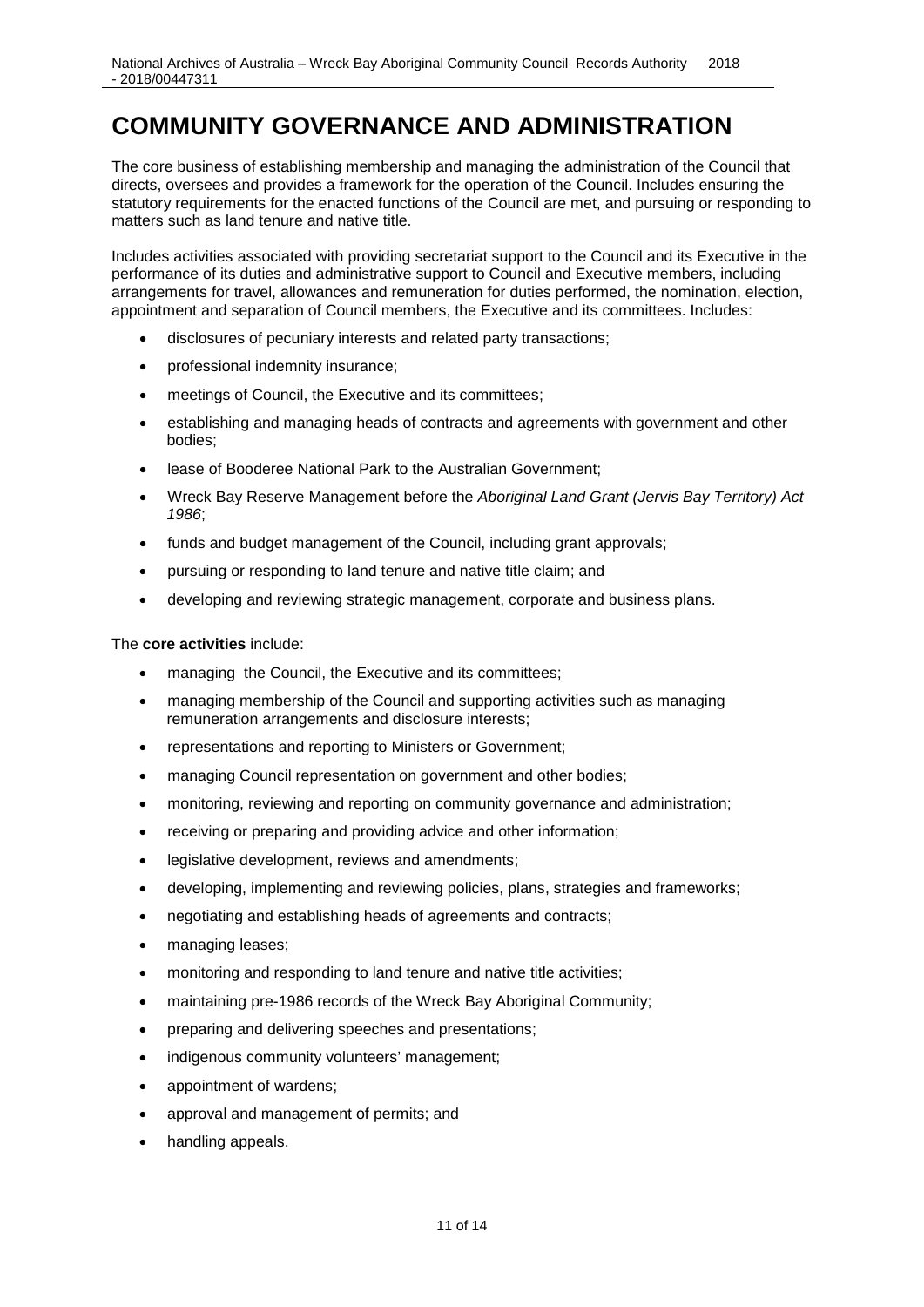The performance of the core business is supported by **general activities** such as:

- complying with external management requirements;
- delegating powers and authorising actions;
- supporting training requirements;
- auditing;
- managing insurance and claims;
- managing committees and meetings;
- identifying, assessing and managing risks;
- planning**,** researching and reviewing; and
- developing procedures.

#### *Cross references to AFDA Express Records Authority*

*For management of WBACC financial resources and income derived from Community Governance and Administration activities use, FINANCIAL MANAGEMENT.*

*For Occupational Health & Safety (OH&S) activities use OCCUPATIONAL HEALTH & SAFETY.*

*For Industrial relation activities related to Community Governance and Administration use INDUSTRIAL RELATIONS.*

*For the management of employees of the Council and volunteer workers, use PERSONNEL.*

*For strategic management activities not described in classes 62531 and 62532, use STRATEGIC MANAGEMENT*

*For the engagement of consultants to undertake work to support Community Governance and Administration, use PROCUREMENT.*

*For the interpretation of legislation that is not provided to the Minister or government agencies, and litigation records, use LEGAL SERVICES*

*Cross references to other records authorities*

*For the management of Grant Programs use GRA 28 - GRANT MANAGEMENT.*

*For the management of collections of cultural heritage materials, use GRA 32 - SMALL COLLECTIONS MANAGEMENT*

| Class no | <b>Description of records</b>                                                                                                                                                                                                                                  | <b>Disposal</b><br>action         |
|----------|----------------------------------------------------------------------------------------------------------------------------------------------------------------------------------------------------------------------------------------------------------------|-----------------------------------|
| 62531    | Significant records documenting:<br>records of the Council, the Executive and its committees, includes<br>establishment documentation, agendas, ballot sheets, final version of<br>minutes, reports, appeals and tabled papers such as by-law<br>developments; | Retain as<br>national<br>archives |
|          | nominating, electing, appointing and re-appointing members of the<br>Council. Includes individual agreements and contracts with members,<br>signed codes of conduct, gazettal notices, and letters of appointment or<br>re-appointment;                        |                                   |
|          | administrative support for the members of the Council, including:                                                                                                                                                                                              |                                   |
|          | accident and incident reports for injury, death, loss or damage to<br>$\circ$<br>personal property;                                                                                                                                                            |                                   |
|          | compensation claim and or case records (e.g. rehabilitation<br>$\circ$<br>records, medical reports, appeals, legal records relating to the                                                                                                                     |                                   |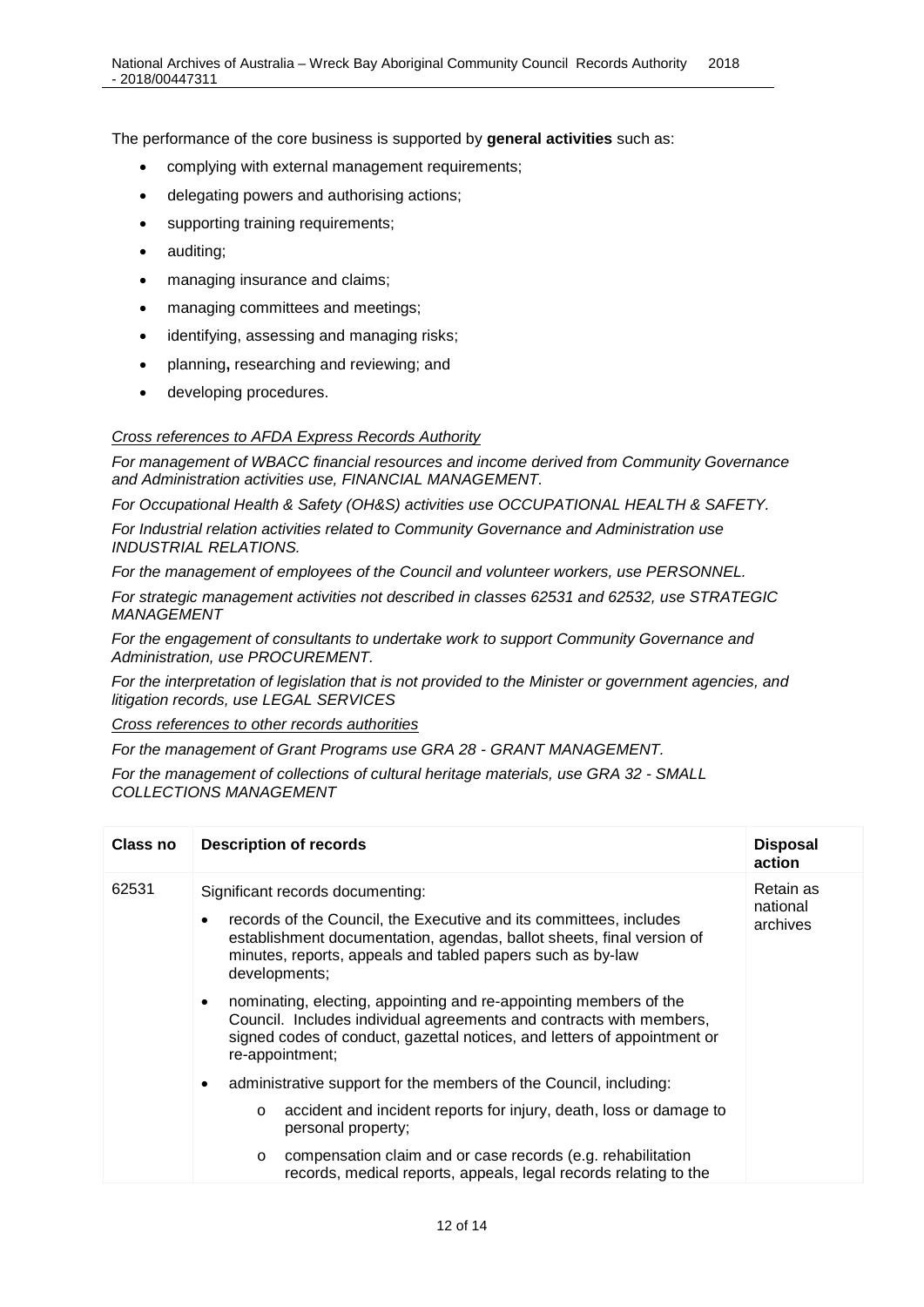| <b>Class no</b> | <b>Description of records</b>                                                                                                                                                                                                                                                                                                                                                                                                                                           | <b>Disposal</b><br>action |
|-----------------|-------------------------------------------------------------------------------------------------------------------------------------------------------------------------------------------------------------------------------------------------------------------------------------------------------------------------------------------------------------------------------------------------------------------------------------------------------------------------|---------------------------|
|                 | case, progress and assessment reports);                                                                                                                                                                                                                                                                                                                                                                                                                                 |                           |
|                 | consolidated leave history records;<br>O                                                                                                                                                                                                                                                                                                                                                                                                                                |                           |
|                 | notification of appointments to regulatory bodies (e.g. ASIC);<br>$\circ$                                                                                                                                                                                                                                                                                                                                                                                               |                           |
|                 | separation records covering retirements, resignations, dismissals,<br>$\circ$<br>death and dispensation of services; and                                                                                                                                                                                                                                                                                                                                                |                           |
|                 | terms of appointment.<br>$\circ$                                                                                                                                                                                                                                                                                                                                                                                                                                        |                           |
|                 | establishing and maintaining summary datasets, including information in<br>business systems or registers for Council membership records (e.g.<br>registers of Council members and applications for Council membership,<br>appointments, disclosures of interest, and related party transactions).<br>Note: Where no summary exists, and is not included in the minutes of the<br>Council meetings, retain records documenting such information;                         |                           |
|                 | final version of high-level reports and submissions to and from the Prime<br>$\bullet$<br>Minister, the portfolio Minister, agency heads, WBACC Board or Chief<br><b>Executive Officer;</b>                                                                                                                                                                                                                                                                             |                           |
|                 | notification of appointments of Council members to external, international<br>$\bullet$<br>or national professional groups, inter-government or inter-agency<br>committees, working groups, forums, panels and other bodies where the<br>agency provides the secretariat, is the Australian Government's main<br>representative, or plays a prominent or central role, includes<br>establishment documentation, final version of minutes, reports and tabled<br>papers; |                           |
|                 | monitoring, reviewing and reporting on community governance and<br>٠<br>administration activities includes final version, major drafts,<br>executive/Council brief, stakeholder consultation and supporting research;                                                                                                                                                                                                                                                   |                           |
|                 | advice, including working papers, provided by the Council to the portfolio<br>٠<br>Ministers or government agencies, including briefings, ministerial<br>statements, legal advice sent and received, policy papers, minutes, and<br>submissions;                                                                                                                                                                                                                        |                           |
|                 | legislative development, reviews and amendments such as the Aboriginal<br>$\bullet$<br>Land Grant (Jervis Bay Territory) Act 1986. Includes consultation with<br>registered members, submissions to Government, and associated legal<br>advice;                                                                                                                                                                                                                         |                           |
|                 | developing and reviewing high-level community governance policies,<br>$\bullet$<br>plans, strategies, and frameworks. Includes final version, major drafts,<br>submissions, stakeholder consultation and supporting research for plans<br>such as village town plans;                                                                                                                                                                                                   |                           |
|                 | final version of head agreements and contracts and supporting<br>$\bullet$<br>documents, that relate to the establishment of partnerships and<br>cooperative arrangements with other governments, agencies or<br>organisations for the business of WBACC. Includes joint ventures and<br>memorandums of understanding;                                                                                                                                                  |                           |
|                 | management by WBACC of property leased to the Australian Government<br>$\bullet$<br>as the Booderee National Park. Includes negotiation, assessments,<br>management plans, cost-benefit analysis and signed leases;                                                                                                                                                                                                                                                     |                           |
|                 | monitoring and responding to land title and native title activities including<br>consideration of the rights, welfare, heritage and culture of the Wreck Bay<br>Aboriginal Community. Includes submissions made to government such<br>as negotiations for ownership of Booderee National Park;                                                                                                                                                                          |                           |